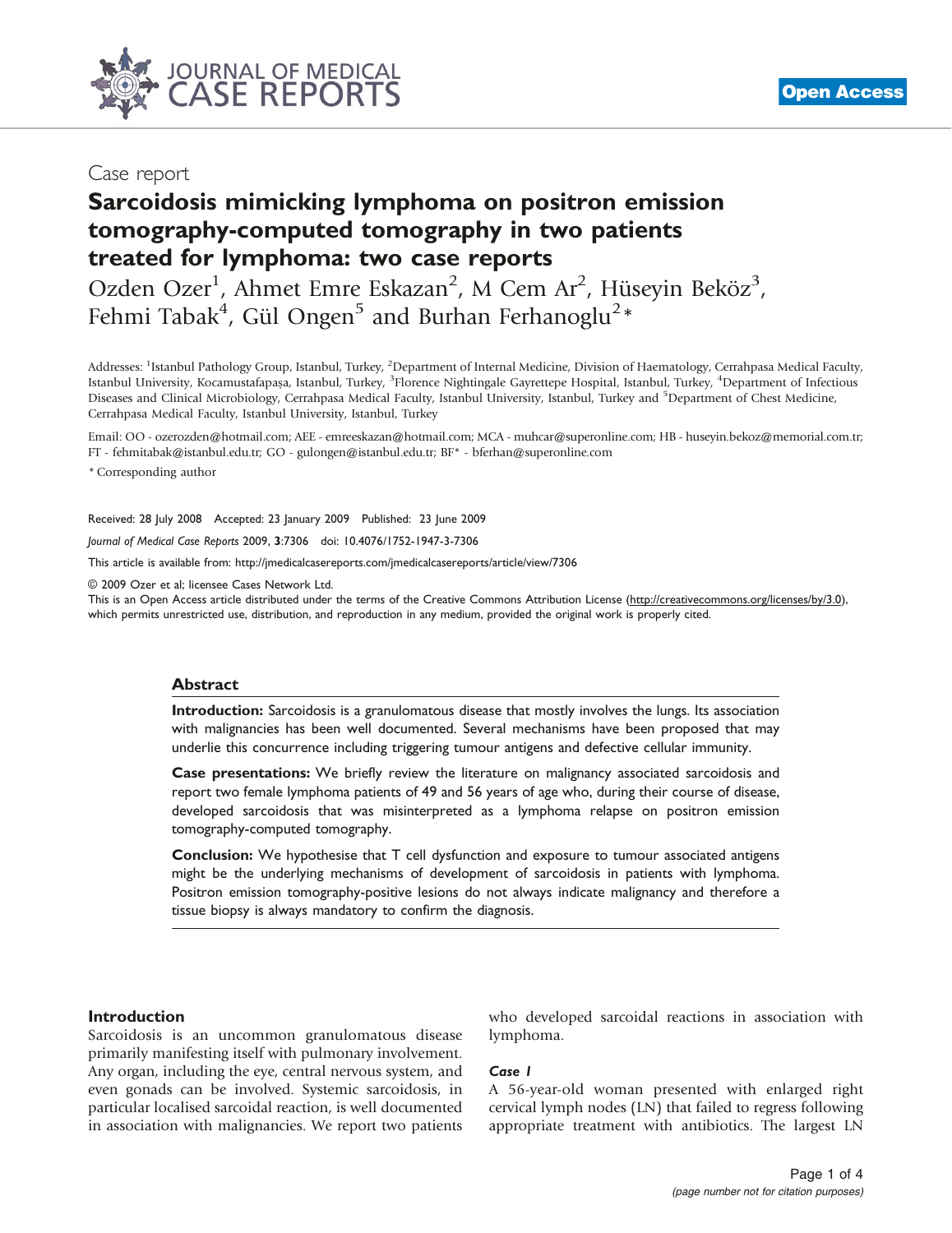measured 3.8 cm in diameter. A fine needle aspiration of the LN was highly suspicious for Hodgkin's lymphoma (HL). The excisional biopsy of the LN revealed complete architectural effacement with scattered Reed-Sternberg (RS) cells, histiocytes and eosinophils (Figure 1). RS cells were CD20-, CD45- and CD30+. Fascin, which is not specific for HL, but its negativity would make a diagnosis of HL doubtful, stained most of the RS cells. A diagnosis was made of "HL, classical type, mixed cellularity subtype". Positron emission tomography-computed tomography (PET-CT) revealed additional LNs in the cervical and supraclavicular region. Bone marrow biopsy was negative for lymphoma. Serologic tests for hepatitis B, C and HIV were negative. The patient was, thus, staged as stage I, non-bulky HL, unfavourable, due to her age being over 50. Combined therapy with four cycles of doxorubicin, bleomycin, vinblastine, and dacarbazine (ABVD) chemotherapy followed by involved field irradiation was scheduled. During chemotherapy, our patient experienced respiratory difficulties which was not associated with infection. Two control PET–CTs taken at the end of four cycles of ABVD and at the end of 30.6 Gy/17 fractionated radiotherapy to the right neck and supraclavicular region showed complete remission. However, a routine third PET-CT performed 3 months following completion of chemoradiotherapy, revealed several fluorodeoxyglucose (FDG) enhancing mediastinal LNs (Figure 2). There was also FDG-enhancing thickening of the pleura in the left lung laterobasal segment and an ill-defined increase in parenchymal density. The findings were interpreted as strongly likely to be recurrent lymphoma and the possibility of high-dose chemotherapy with autologous stem cell



Figure 2. Positron emission tomography-computed tomography image showing hypermetabolic mediastinal lymph nodes.

transplantation was discussed with the patient. To confirm the diagnosis, a mediastinoscopic LN biopsy was performed. The LN architecture was completely effaced by tightly packed non-caseating granulomas, indicating sarcoidosis (Figure 3). There was no histological evidence of HL. The patient was then referred to a chest physician for consultation. A tuberculin test was negative. Carbon dioxide diffusion was slightly reduced. Based on the clinical and radiological findings, the patient was diagnosed with sarcoidosis and steroid therapy was initiated.



Figure 1. The low power view of the lymph node shows an effaced nodal architecture. There is a mottled appearance due to lighter staining histiocyte-rich areas and darker staining sheets of small mature appearing lymphocytes.



Figure 3. The mediastinal lymph node, excised after completion of doxorubicin, bleomycin, vinblastine, and dacarbazine therapy, was significant for complete architectural effacement by tightly packed granulomas.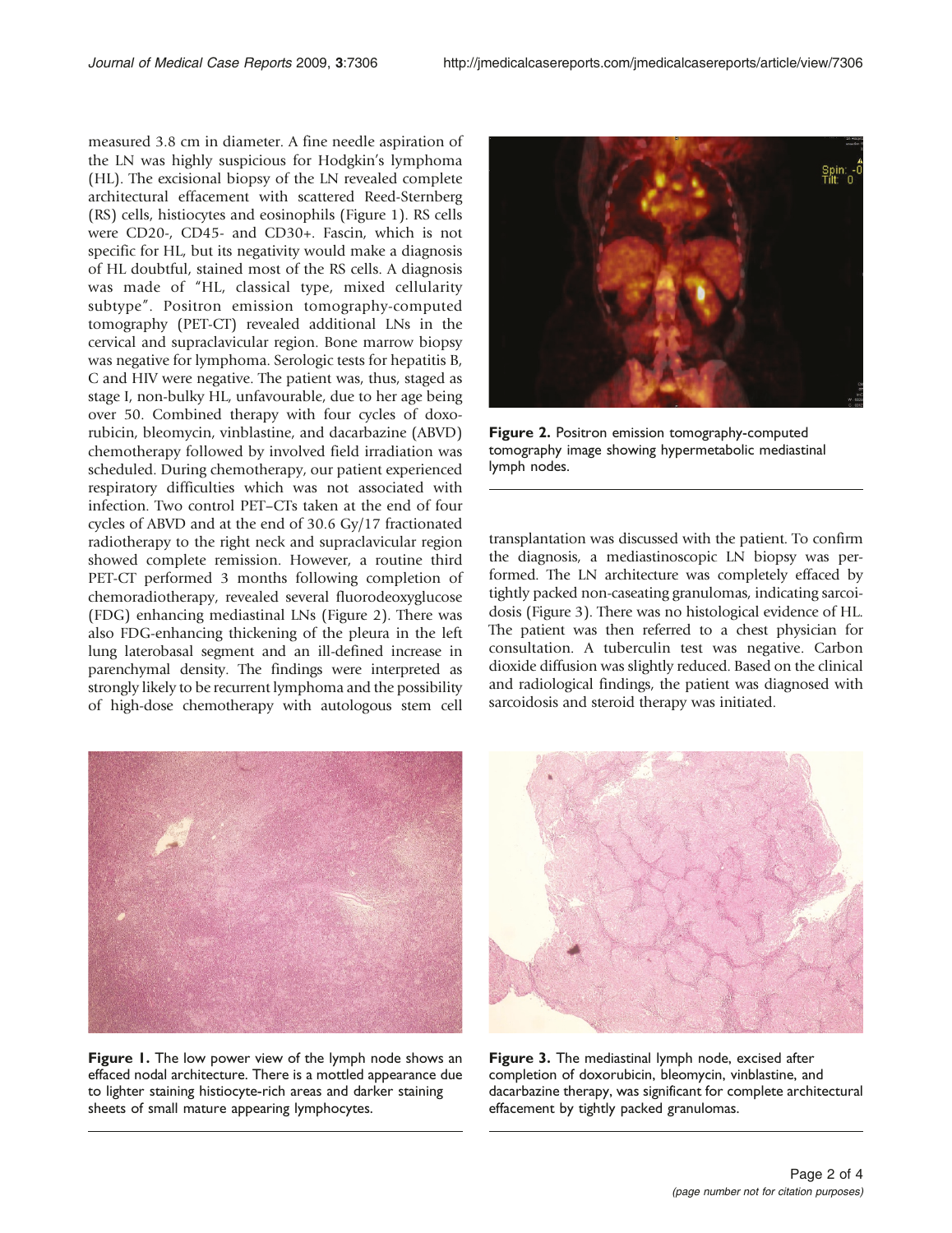## Case 2

The second patient was a 49-year-old woman who was diagnosed with diffuse large B cell lymphoma of germinal centre origin in an axillary LN biopsy (CD20+, bcl-6+, CD10+). Additional small LNs of 1.2 cm and 1.5 cm diameter were identified in the thoracic and abdominal cavities. There was neither bone marrow involvement nor hepatosplenomegaly. Serologic tests for hepatitis B, C and HIV were negative. She was staged as IIIA and put on rituximab, cyclophosphamide, doxorubicin, vincristine, prednisolone (R-CHOP) chemotherapy. After four courses of R-CHOP, there was regression in the enlarged peripheral LNs but not in those of the abdomen and mediastinum. The therapy was extended to a total of eight courses with no response. A PET-CT confirmed the hypermetabolic status of the non-regressing LNs as likely indicating persistent lymphoma. A mediastinoscopic LN biopsy was performed to confirm the diagnosis. However, it revealed diffuse replacement by sarcoidal type nonnecrotizing granulomas with no histological evidence of lymphoma. The patient was consequently referred to a chest physician for further evaluation. No therapy for sarcoidosis was instituted since the patient was asymptomatic and had no pulmonary parenchymal involvement.

# **Discussion**

These two cases clearly illustrate that not every 'PETpositive' lesion represents malignancy and a tissue biopsy is mandatory to confirm the diagnosis. Sarcoidosis is a poorly understood idiopathic disease which is classically defined as the occurrence of non-caseating granulomatous inflammation in the absence other conditions such as infection and malignancy. There are, however, some cases of sarcoidosis reported to occur in association with a broad spectrum of diseases, ranging from Hodgkin's and non-Hodgkin's lymphomas, germ cell tumours, carcinomas to autoimmune diseases and therapy with immunomodulatory drugs. Therefore, some authors prefer to use the terms 'sarcoid-like lymphadenopathy' or 'sarcoidal reaction' instead of 'sarcoidosis' to describe lymph node enlargement with non-caseating granulomas in the context of malignancy or infection [[1\]](#page-3-0).

Sarcoidosis is considered as a type of florid cell mediated immune reaction by histiocytes. In vivo/vitro anergy, corresponding to cytotoxic T cell defect and increased T helper cell activity, has been reported to be consistent with defective cellular immunity [[2](#page-3-0)]. Increased T helper cell activity may represent a positive feedback loop, which under normal circumstances would be silenced by signals from activated cytotoxic T cells [\[3\]](#page-3-0). In this instance, the exuberant histiocytic reaction may well represent a physiologic substitution to the T cell defect, mediated by increased T helper cell activity. The extent of this reaction

may be determined by additional factors, most importantly a triggering stimulus, which may be exogenous, tumour or self antigens.

Classical signs of sarcoidosis start in the pulmonary system. It is interesting that well recognised examples of silicosis may be indistinguishable from sarcoidosis on light microscopy only, further implicating the role of antigenic stimuli that may trigger sarcoidosis. Therefore, while some cases diagnosed as sarcoidosis may actually be pneumoconiosis, a typical sarcoidosis may represent interplay between the abnormal host immune system and triggering antigens of specific immunogenic potential [\[4\]](#page-3-0). This overlap suggests that the T cell defect shown in sarcoidosis is contributory but not essential in the formation of florid granulomas.

When we search through the sarcoidosis–malignancy association in the literature, sarcoidosis plays the most frequent association with HL among haematopoietic malignancies and with germ cell tumours among nonhaematopoietic malignancies [[5](#page-3-0),[6](#page-3-0)]. This predilection endows a critical role to specific tumour antigens in the pathogenesis of sarcoidosis, suggesting that HL and seminoma antigens are more 'sarcoidogenic' than others. Localised sarcoidal reactions in lymph nodes draining the site of the malignancy are the most frequent if not exclusive presentation in malignancies. The temporal relation of malignancies and sarcoidosis varies; they may precede, follow or co-exist with malignancies [\[5](#page-3-0)]. Systemic sarcoidosis increases the risk of HL. This is likely due to the underlying immune deficiency permitting uncontrolled Epstein-Barr virus (EBV) expansion, an oncogenic virus frequently indicated in the aetiology of HL. There are rare examples of sarcoidosis occurring after successfully treated HL, similar to one of our patients [[7\]](#page-3-0).

Systemic sarcoidosis or localised reactions are also seen after therapy with immuno-modulator agents. Interferon therapy for Hepatitis C infection may cause sarcoidosis with pulmonary and/or cutaneous involvement [\[8\]](#page-3-0). While cessation of therapy resulted in regression in drug induced cases, in patients with pre-existing sarcoidosis, interferon had caused exacerbation with a lesser effect upon withdrawal of the drug. Similar situations are reported in rheumatoid arthritis patients treated with the  $TNF-\alpha$ antagonist etanercept, or even in solid organ transplant patients under a high dose of immunosuppression [\[9,10\]](#page-3-0). Immunomodulatory agents interfere with the balance between the varying components of the immune system. When combined with the drug induced release of viral particles in hepatitis C or self antigens in autoimmune diseases, they seem to be sufficient to induce sarcoidosis.